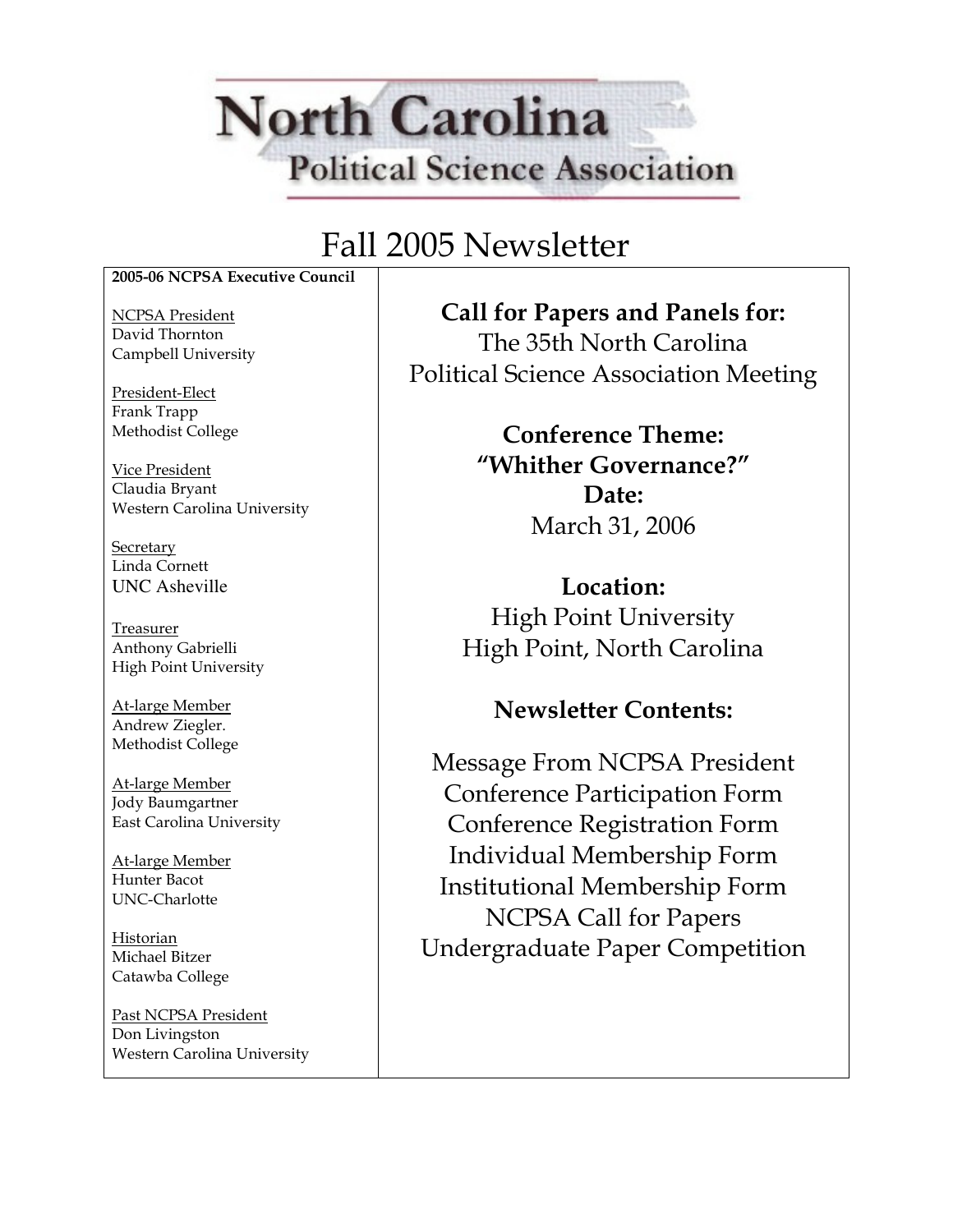Welcome from the NCPSA President:

I extend greetings to all NCPSA members and also to any others interested in the Association and its work. We hope that you will visit our new website often.

My thanks to the NCPSA membership for the honor of serving as President, and for entrusting to me and the other members of the Executive Council the responsibility of guiding the organization in the coming months and years.

It was very nice to have seen so many of you at our  $34<sup>th</sup>$  annual conference held at UNC-Pembroke. Special thanks are owed to Don Livingston in his role as President, and to Frank Trapp in his role as Vice-President and program chair, for organizing such a successful meeting. The people at UNC-Pembroke were gracious hosts, and I hope that we might be welcome there again soon.

This year, the NCPSA Executive Council is experimenting with a one-day format for the annual conference. Four sessions of panels and roundtables will be held during the morning and afternoon, beginning at 8:30 am and ending at 5:30 pm. A 2-hour, on-site luncheon is scheduled and will feature Thomas Dye of Florida State University as keynote speaker. The cost of the luncheon is included in the registration fee. In addition, immediately following the luncheon there will be only one panel scheduled so that all can attend a discussion on North Carolina politics featuring noted broadcast media personalities. Once the panels have ended, we will have our general business meeting, followed by a reception. Participants and attendees are encouraged to remain following the conference for informal socializing Friday evening, and (hopefully) for events or outings on Saturday. We look forward to seeing you in High Point.

David Thornton October 2005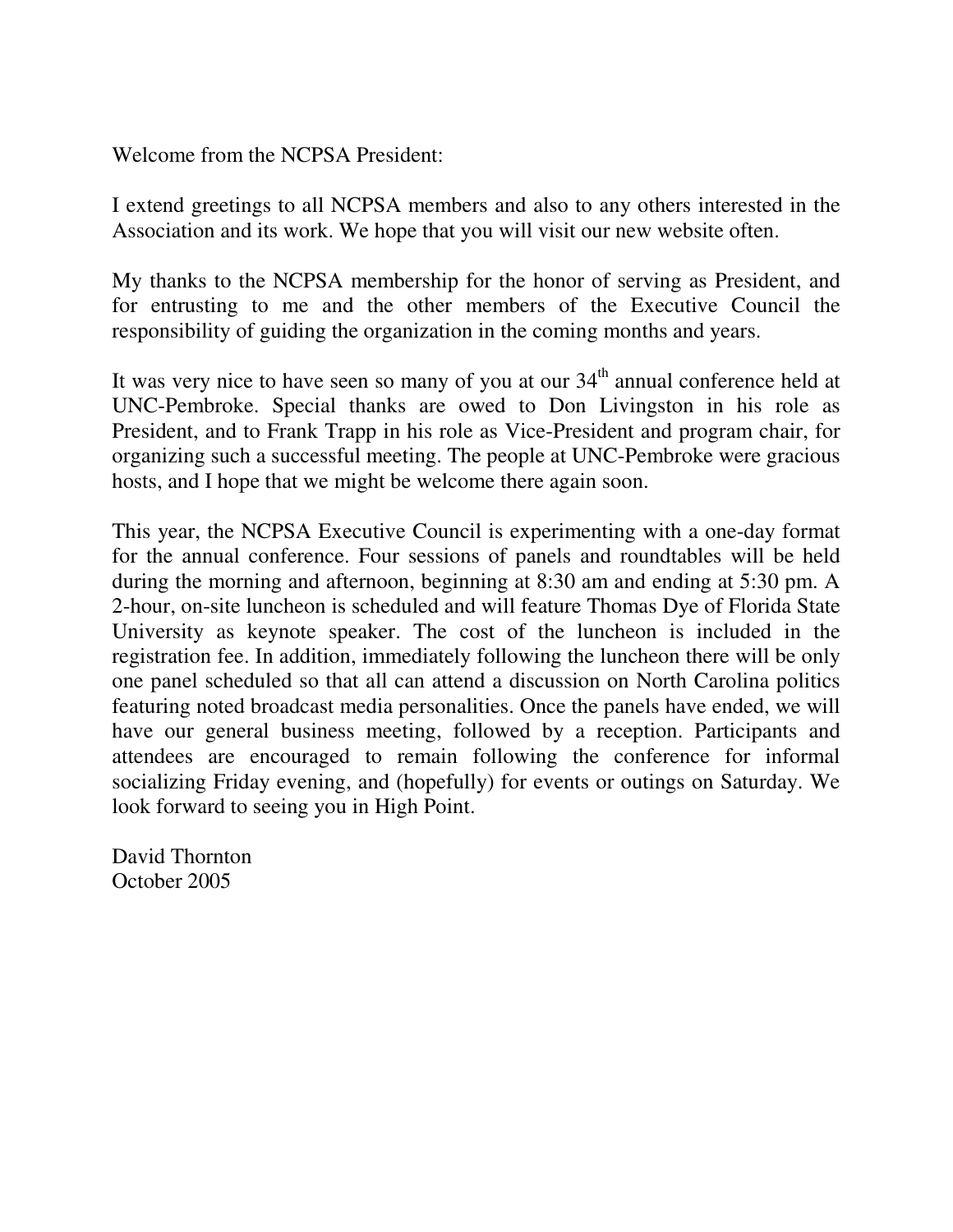#### 35th NCPSA CONFERENCE PARTICIPATION FORM March 31, 2006, High Point University

#### Conference Theme: "Whither Governance?"

#### DEADLINE FOR CONFERENCE PROPOSAL: March 1, 2006

All conference participants must pre-register for the conference and be a member of NCPSAas of March 1, 2006. Registration & Membership Forms are included in this newsletter and should be mailed directly to the NCPSA Treasurer.  $NAME:$ RANK/DESIGNATION: \_\_\_\_\_\_\_\_\_\_\_\_\_\_\_\_\_\_\_\_\_\_\_\_ If STUDENT: \_\_\_ [Graduate] \_\_\_ [Undergraduate] DEPARTMENT: \_\_\_\_\_\_\_\_\_\_\_\_\_\_\_\_\_\_\_\_\_\_\_\_\_\_\_\_\_\_\_\_\_\_\_\_\_\_\_\_\_\_\_\_\_\_\_\_\_\_\_\_\_\_\_\_\_\_\_\_\_\_\_\_\_\_\_\_\_\_\_\_\_\_\_\_\_ INSTITUTION: \_\_\_\_\_\_\_\_\_\_\_\_\_\_\_\_\_\_\_\_\_\_\_\_\_\_\_\_\_\_\_\_\_\_\_\_\_\_\_\_\_\_\_\_\_\_\_\_\_\_\_\_\_\_\_\_\_\_\_\_\_\_\_\_\_\_\_\_\_\_\_\_\_\_\_\_\_ MAILING ADDRESS:  $\Box$  . The contribution of the contribution of the contribution of the contribution of the contribution of the contribution of the contribution of the contribution of the contribution of the contribution of the contributi  $\overline{\phantom{a}}$  , and the contribution of the contribution of the contribution of the contribution of the contribution of the contribution of the contribution of the contribution of the contribution of the contribution of the Office Tele:  $(\_\_\_\_\_\_$ FAX: (\_\_\_\_)\_\_\_\_\_\_-\_\_\_\_\_\_\_\_\_\_\_\_\_\_\_ E-MAIL: \_\_\_\_\_\_\_\_\_\_\_\_\_\_\_\_\_\_\_\_\_\_\_\_\_\_\_\_\_\_\_\_ I am interested in taking part in the 2006 NCPSA Annual Meeting in the following capacity (check all that apply):  $O$  rganize a PANEL. Theme:  $\Box$ \_\_\_\_\_\_\_\_\_\_\_\_\_\_\_\_\_\_\_\_\_\_\_\_\_\_\_\_\_\_\_\_\_\_\_\_\_\_\_\_\_\_\_\_\_\_\_\_\_\_\_\_\_\_\_\_\_\_\_\_\_\_\_\_\_\_\_\_\_\_\_\_\_\_\_\_\_\_\_\_\_\_\_\_\_\_\_\_\_\_ Present a PAPER. Title:  $\blacksquare$ \_\_\_\_\_\_\_\_\_\_\_\_\_\_\_\_\_\_\_\_\_\_\_\_\_\_\_\_\_\_\_\_\_\_\_\_\_\_\_\_\_\_\_\_\_\_\_\_\_\_\_\_\_\_\_\_\_\_\_\_\_\_\_\_\_\_\_\_\_\_\_\_\_\_\_\_\_\_\_\_\_\_\_\_\_\_\_\_\_\_ \_\_\_\_\_ Organize a ROUND TABLE. Theme: \_\_\_\_\_\_\_\_\_\_\_\_\_\_\_\_\_\_\_\_\_\_\_\_\_\_\_\_\_\_\_\_\_\_\_\_\_\_\_\_\_\_\_\_\_\_\_\_\_\_ \_\_\_\_\_\_\_\_\_\_\_\_\_\_\_\_\_\_\_\_\_\_\_\_\_\_\_\_\_\_\_\_\_\_\_\_\_\_\_\_\_\_\_\_\_\_\_\_\_\_\_\_\_\_\_\_\_\_\_\_\_\_\_\_\_\_\_\_\_\_\_\_\_\_\_\_\_\_\_\_\_\_\_\_\_\_\_\_\_\_ **\_\_\_\_\_ Serve as: \_\_\_\_\_ DISCUSSANT \_\_\_\_\_ CHAIR \_\_\_\_\_ MODERATOR** 

An organized paper panel is particularly welcome. However, the organizer is expected to provide information for all the members along with the panel proposal. The same applies to a round table discussion. In submitting a paper/panel/round table proposal, the individual/group assumes the responsibility to attend the Conference upon acceptance by the Program Chair.

Please mail the completed Conference Participation Form, along with a one-page abstract for the paper proposal to: Claudia Bryant Department of Political Science and Public Affairs Belk 281 Western Carolina University Cullowhee, NC 28723 828-227-3860, email: CBRYANT@wcu.edu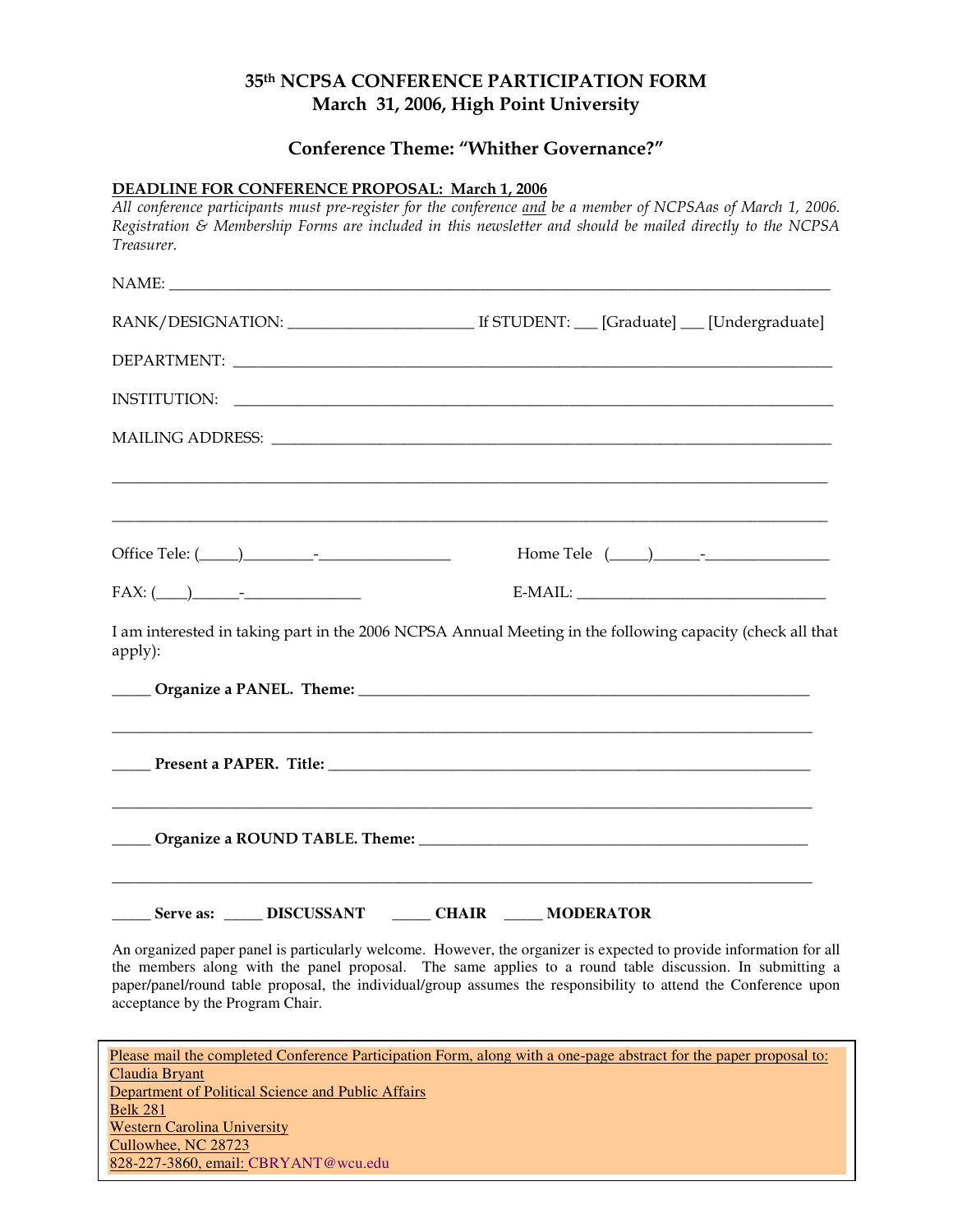#### 35th NCPSA CONFERENCE REGISTRATION FORM March 31, 2006, High Point University

**Conference Theme: "Whither Governance?"** 

| Office Tele: ( <u>Company - Company - Company - Company - Company - Company - Company - Company - Company - Company - Company - Company - Company - Company - Company - Company - Company - Company - Company - Company - Company</u> |  |  |
|---------------------------------------------------------------------------------------------------------------------------------------------------------------------------------------------------------------------------------------|--|--|
| $FAX: (\_\_) \_\_$ - $\_\_$ - $\_\_$ E-MAIL:                                                                                                                                                                                          |  |  |
| CONFERENCE REGISTRATION FEE: (Please check one of the following)                                                                                                                                                                      |  |  |
| REGISTRATION, including lunch                                                                                                                                                                                                         |  |  |
| <b>FACULTY</b><br>\$25                                                                                                                                                                                                                |  |  |
| \$10<br>STUDENT                                                                                                                                                                                                                       |  |  |
| Make registration and banquet checks payable to NCPSA (North Carolina Political Science Association) and Send to:                                                                                                                     |  |  |
| Anthony C. Gabrielli<br><b>Assistant Professor of Political Science</b>                                                                                                                                                               |  |  |
| Department of History and Political Science<br><b>High Point University</b>                                                                                                                                                           |  |  |
| High Point, NC 27262                                                                                                                                                                                                                  |  |  |

\*NOTE: Conference participants must become a MEMBER\*\* of NCPSA by March 1, 2006 \*\*Membership currently includes subscription to Politics & Policy and listing in the NCPSA Membership Directory (see message from President for more information about status of Politics and Policy). Please note: The student membership only provides an electronic version of Politics & Policy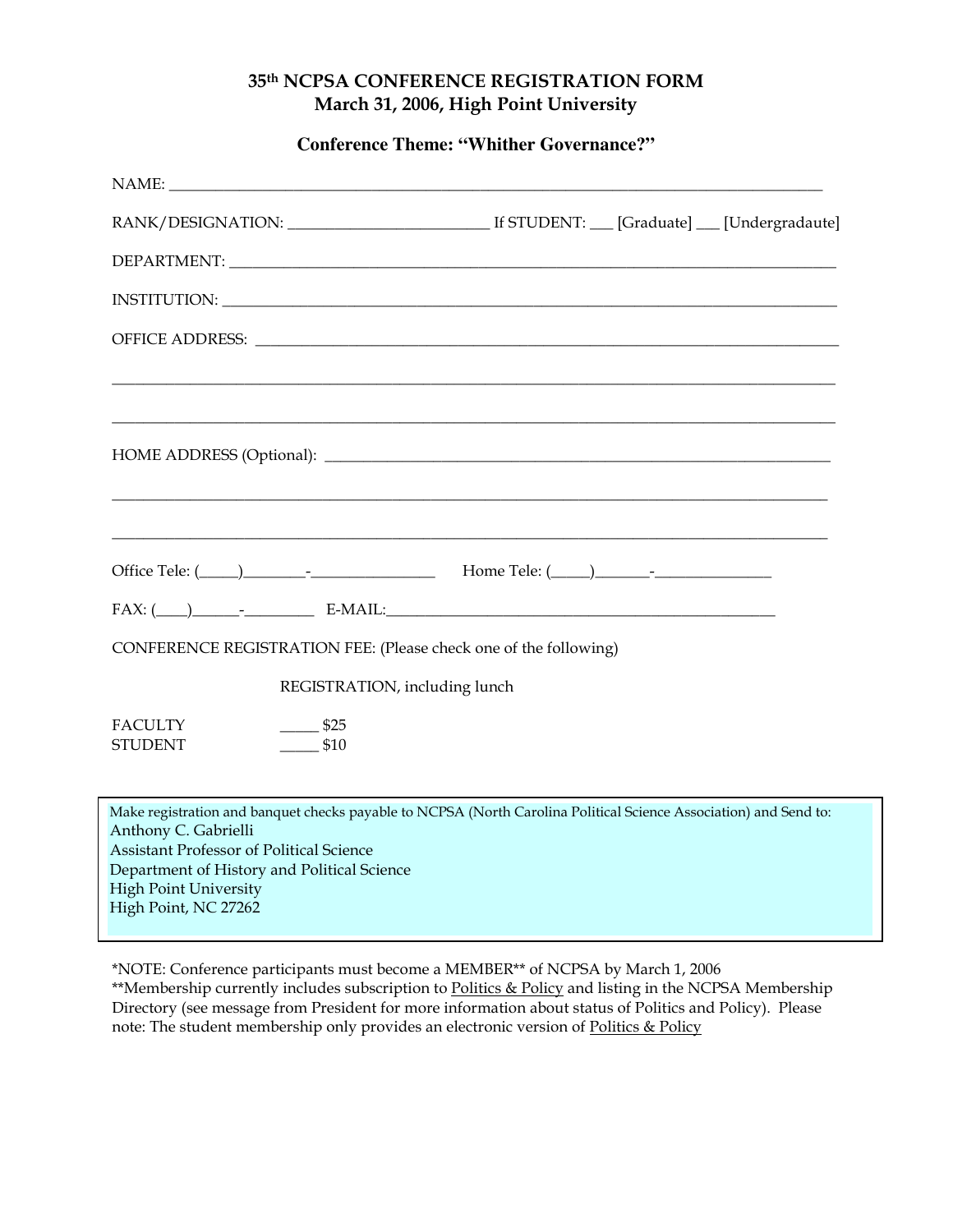#### North Carolina Political Science Association 2006 INDIVIDUAL MEMBERSHIP FORM

|                                                                         |      | Office Tele: ( <u>Califare 2001)</u> Letter    Letter    Letter    Letter    Letter    Letter    Letter    Letter    Letter    Letter    Letter    Letter    Letter    Letter    Letter    Letter    Letter    Letter    Letter |
|-------------------------------------------------------------------------|------|---------------------------------------------------------------------------------------------------------------------------------------------------------------------------------------------------------------------------------|
|                                                                         |      |                                                                                                                                                                                                                                 |
|                                                                         |      |                                                                                                                                                                                                                                 |
|                                                                         |      | MEMBERSHIP FEE (Calendar Year) Currently includes subscription to Politics & Policy                                                                                                                                             |
| Faculty                                                                 | \$30 |                                                                                                                                                                                                                                 |
| ____________ Student                                                    | \$15 |                                                                                                                                                                                                                                 |
|                                                                         |      |                                                                                                                                                                                                                                 |
| Association) and Send to:                                               |      | Make registration and banquet checks payable to NCPSA (North Carolina Political Science                                                                                                                                         |
| Anthony C. Gabrielli<br><b>Assistant Professor of Political Science</b> |      |                                                                                                                                                                                                                                 |
| Department of History and Political Science                             |      |                                                                                                                                                                                                                                 |
| <b>High Point University</b><br>High Point, NC 27262                    |      |                                                                                                                                                                                                                                 |
|                                                                         |      |                                                                                                                                                                                                                                 |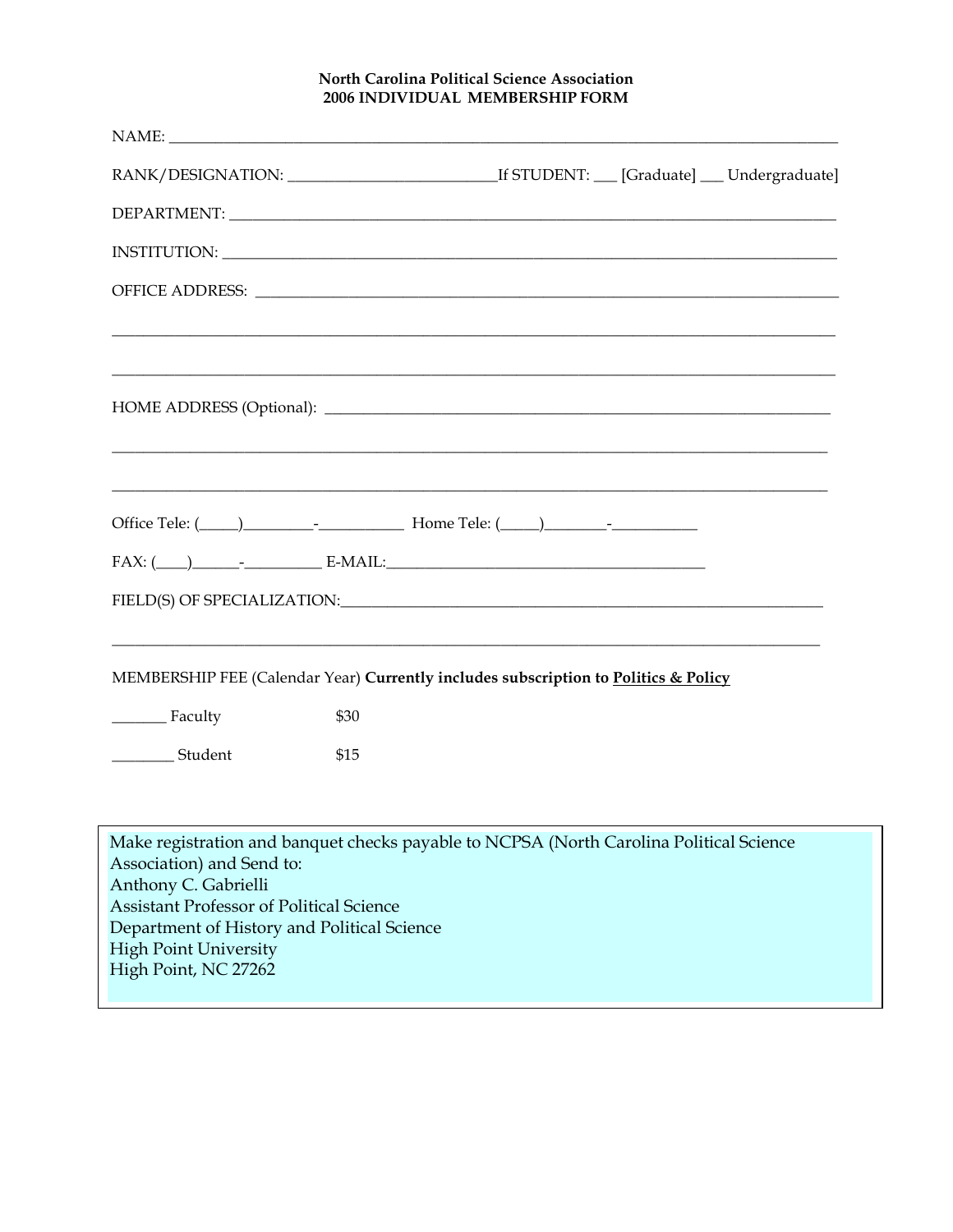#### North Carolina Political Science Association 2006 INSTITUTIONAL MEMBERSHIP FORM

| DEPARTMENT: The contract of the contract of the contract of the contract of the contract of the contract of the contract of the contract of the contract of the contract of the contract of the contract of the contract of th                                                                         |
|--------------------------------------------------------------------------------------------------------------------------------------------------------------------------------------------------------------------------------------------------------------------------------------------------------|
|                                                                                                                                                                                                                                                                                                        |
|                                                                                                                                                                                                                                                                                                        |
| $CITY:$ ZIP CODE:                                                                                                                                                                                                                                                                                      |
| PHONE: $(\_\_\_\_\_\_$                                                                                                                                                                                                                                                                                 |
|                                                                                                                                                                                                                                                                                                        |
|                                                                                                                                                                                                                                                                                                        |
| INSTITUTIONAL MEMBERSHIP FEE: Currently includes subscription to Politics & Policy *                                                                                                                                                                                                                   |
| \$100<br>Sponsoring Institution                                                                                                                                                                                                                                                                        |
| * All institutions will be recognized in the membership listing.                                                                                                                                                                                                                                       |
| Please make check payable to NCPSA (North Carolina Political Science Association) and mail it with the<br>completed Institutional Membership Form to:                                                                                                                                                  |
| Make registration and banquet checks payable to NCPSA (North Carolina Political Science<br>Association) and Send to:<br>Anthony C. Gabrielli<br><b>Assistant Professor of Political Science</b><br>Department of History and Political Science<br><b>High Point University</b><br>High Point, NC 27262 |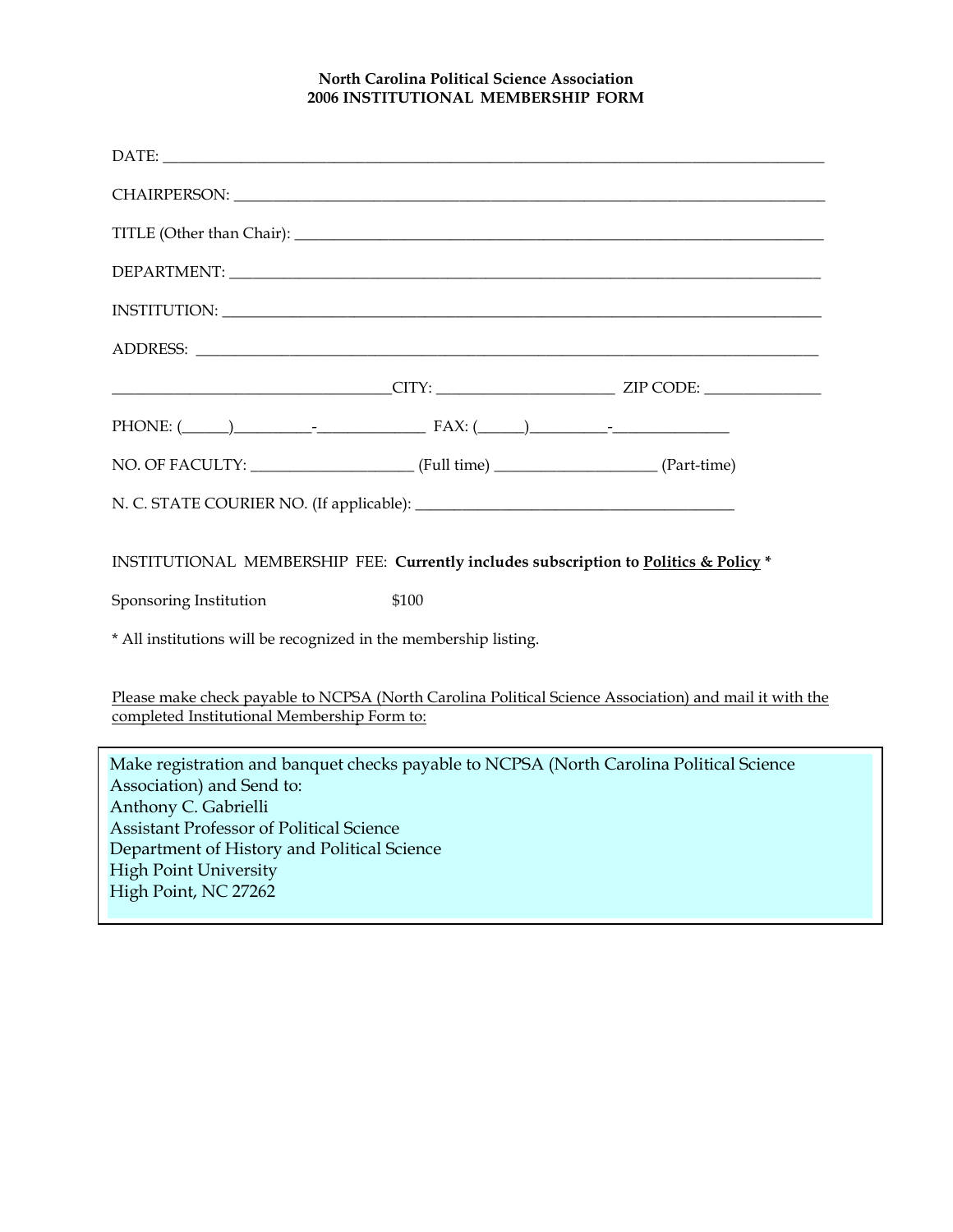# **North Carolina Political Science Association**

## Call for Papers and Panels for:

The 35th North Carolina Political Science Association Meeting

> Conference Theme: "Whither Governance?"

> > Date: March 31, 2006

Location: High Point University High Point, North Carolina

The NCPSA invites participation in its annual conference, and invites proposals for papers, panels and roundtable discussions from all fields of political science. The participation of students is welcome and encouraged, however, proposals from undergraduates should be recommended by a faculty member. To submit a proposal for a paper or panel, please fill out and mail in the completed Conference Participation Form along with a onepage abstract to the Program Chair at the address listed below by March 1, 2006. This form accompanies the Fall 2006 NCPSA Newsletter or it can be found at the NCPSA web site: www.apsanet.org/~ncpsa.

| Claudia Bryant                             |
|--------------------------------------------|
| Department of Political Science and Public |
| <b>Affairs</b>                             |
| <b>Belk 281</b>                            |
| <b>Western Carolina University</b>         |
| Cullowhee, NC 28723                        |
| 828-227-3860, email: CBRYANT@wcu.edu       |